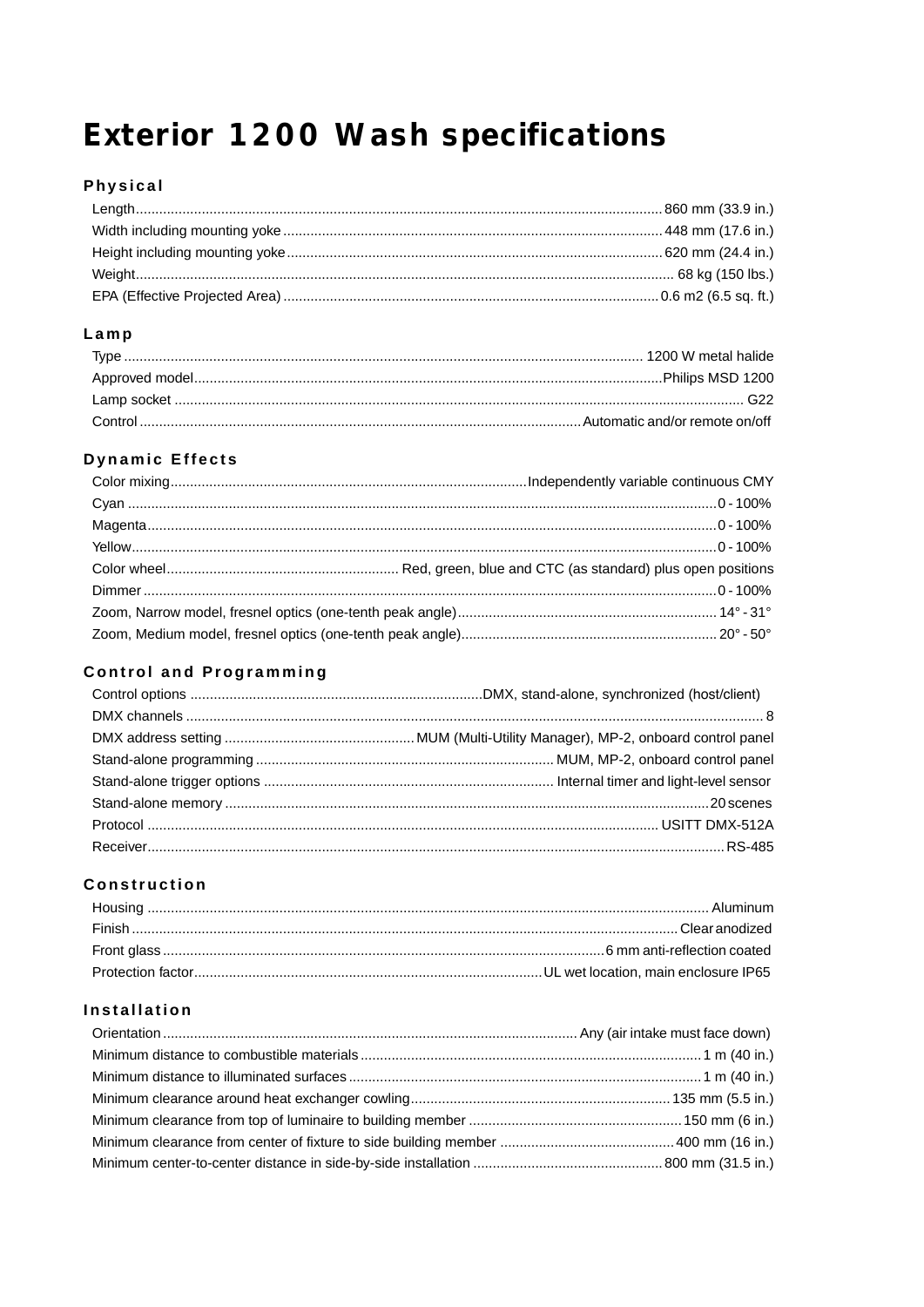# **Connections**

# **Electrical**

# Typical power and current\*

\*Figures listed are typical, not maximum. Allow for +/- 10% variation. Measurements taken at nominal voltage. Local supply voltage may vary by ±10%.

# $PF = Power factor.$

#### **Thermal**

#### Approvals

# **Included Items**

| Two M16 x 1.5 IP68 cable glands, metal, cable diameter 5.5 - 10 mm (0.22 - 0.39 in.)  P/N 13102031 |  |
|----------------------------------------------------------------------------------------------------|--|
|                                                                                                    |  |
|                                                                                                    |  |
|                                                                                                    |  |
|                                                                                                    |  |
|                                                                                                    |  |
|                                                                                                    |  |

# **Accessories**

## **Related Items**